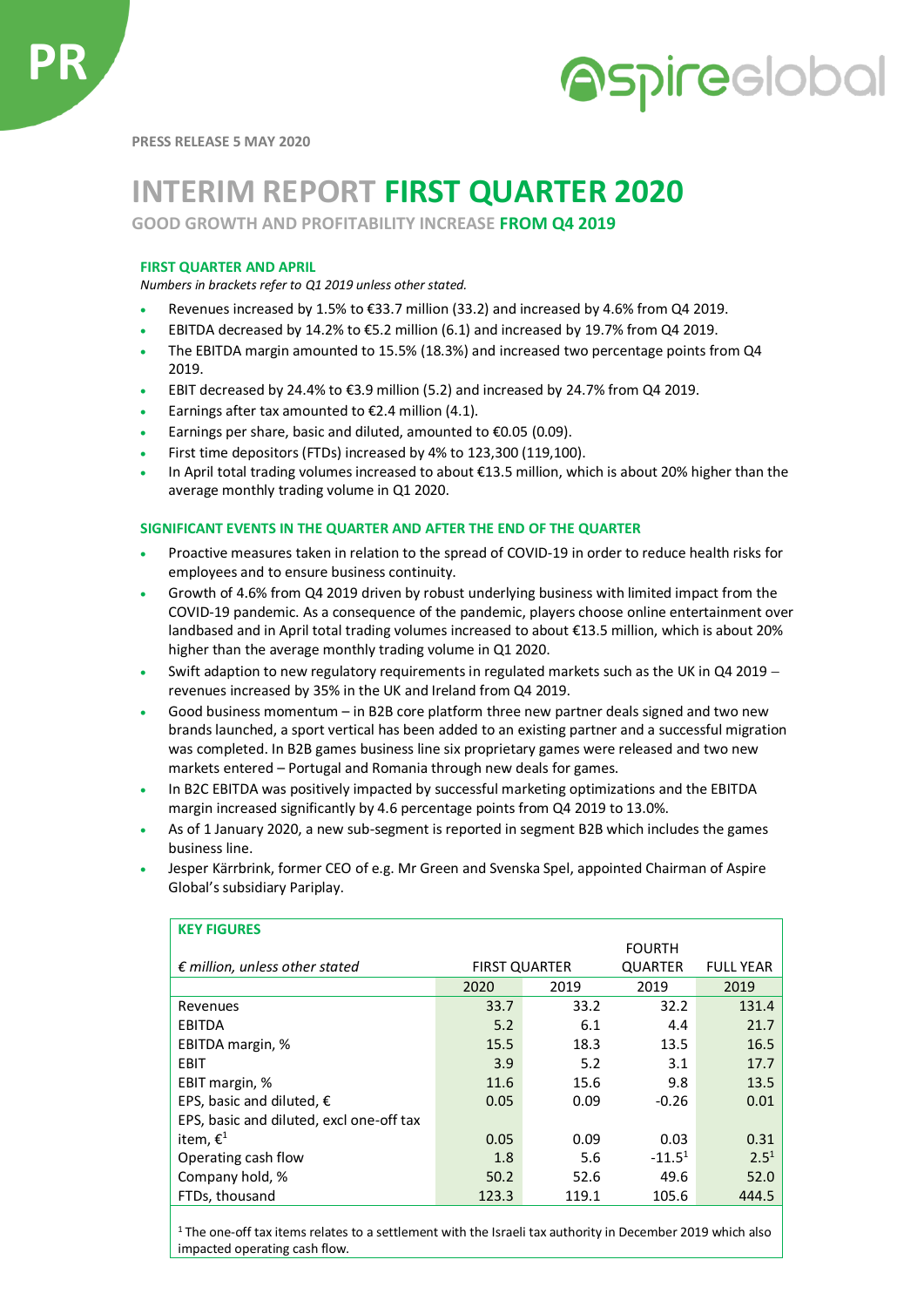

# **COMMENTS FROM THE CEO**

**The good growth and improved profitability in Q1 2020 from Q4 2019 are encouraging and prove our business model to be efficient with a strong offering. Revenues increased by 4.6% from Q4 2019 with a substantial profitability increase as the EBITDA margin grow from 13.5% to 15.5%. In the quarter we saw limited impact from the pandemic. However, as a consequence of the pandemic, players choose online entertainment over landbased, and in April total trading volumes increased to about €13.5 million, which is about 20% higher than the average monthly trading volume in Q1 2020.**

The world is going through challenging times during the pandemic. Early in the quarter we took proactive measures to reduce the health risks for the employees and to ensure business continuity. Thanks to a robust underlying business and dedicated employees, service levels remained high. The impact from the cancellation of sports events was insignificant due to a limited exposure to sports and in Q4 2019 sports betting represented about 5% of total revenues. The sequential improvement is mainly due to a strong business momentum.

It is encouraging to see that we have mitigated the impact in Q4 2019 from new regulatory requirements in markets such as the UK and from Q4 2019 revenues in the UK and Ireland increased by 35%. Compliance is on top of our agenda and we know that this is a key competitive advantage.

### **INCREASED PROFITABILITY**

EBITDA increased by 19.7% to €5.2 million from Q4 2019 and the EBITDA margin improved from 13.5% to 15.5%, mainly due to higher volumes. Compared to Q1 2019 the lower EBITDA margin is reflecting our strategy to focus on locally regulated and taxed markets where the margin on partner deals are lower. On the other hand, revenues from locally regulated and taxed markets are over time more sustainable with less political risks. The revenue share from taxed, locally regulated or soon to become regulated markets increased from 69% in Q1 2019 to 75%, proving our ability to grow in locally regulated markets with good profitability.

With the acquisition of the game aggregator and game studio Pariplay last year, we became the complete iGaming supplier for operators. We clearly see the synergies we get from the integration of Pariplay when its powerful game offering is combined with our leading iGaming platform. We are targeting tier 1 and 2 iGaming operators and have today significant customers and partners such as 888, GVC, Codere and Mr.play. In the quarter, we could see that our recently added partners to our core platform are performing better than they expected, making us confident in the strategy to focus on bigger brands.

## **NEW PARTNER DEALS**

During the quarter we have successfully continued the execution of our growth strategy and we have managed to settle a number of new deals and expand our platform and games to new markets, partners and clients. For example, we signed three new partners for our platform and two new brands went live on the platform. We signed two new major deals for our game offering and the games were launched in two new European markets; Portugal and Romania. In addition, six proprietary games were launched in the quarter and a French version of the platform was finalized, targeting selected francophone markets. One should note though, that we do not have the intention to apply for a license in France.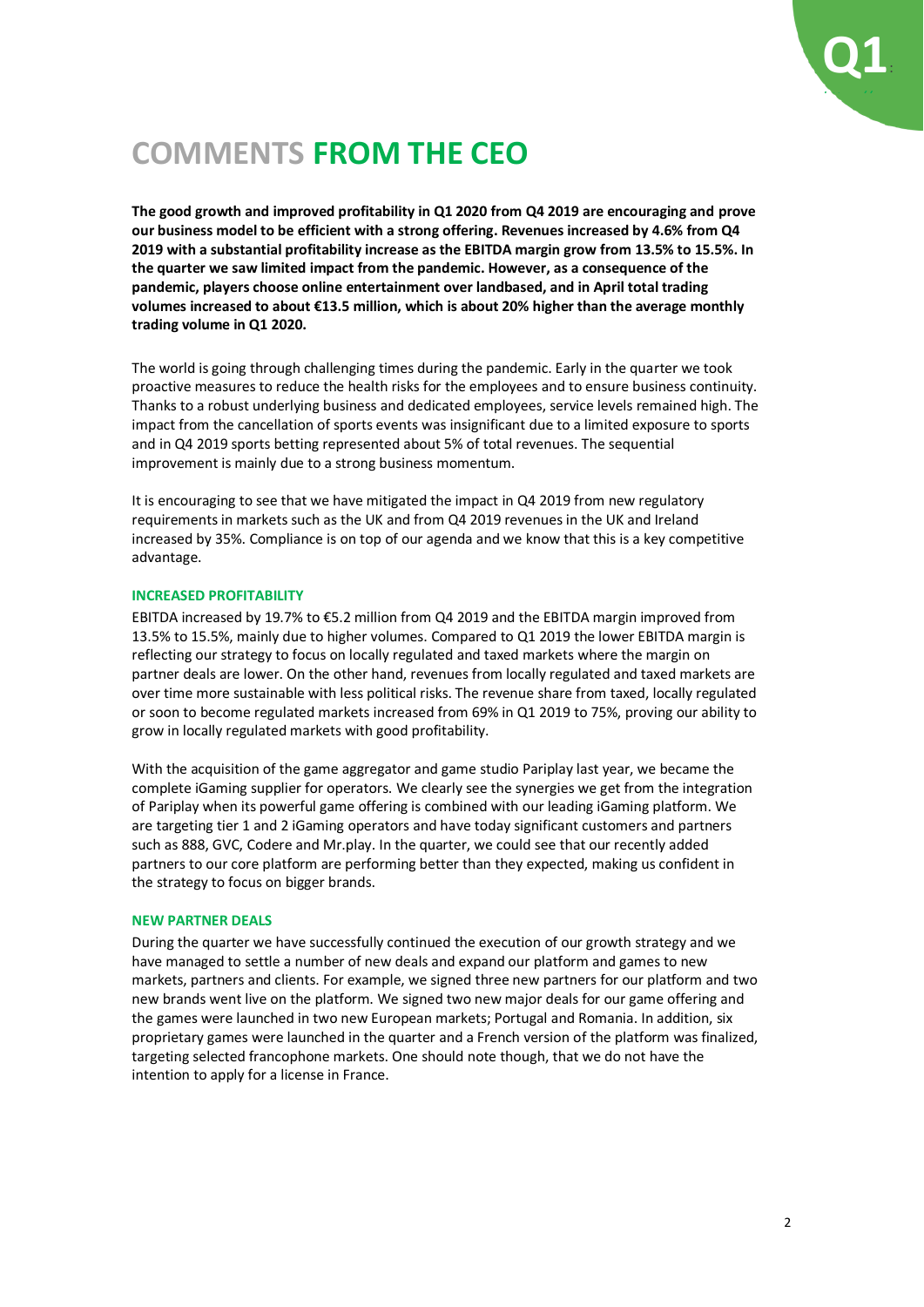

### **PLATFORM OFFERED AS STAND-ALONE SERVICE**

Our B2B offering has been adjusted to be even more competitive and the platform is now being offered stand-alone or together with the choice of a wide range of services, making the full turnkey solution optional. The adjusted offering is better suited to target large and mid-sized iGaming operators who lack a proprietary platform, or land-based operators who aim to go online – an untapped and important market so far. The interest from potential clients is good and we look forward to progressing these dialogues during the year.

### **SIGNIFICANT GEOGRAPHIC EXPANSION**

A key part of our growth strategy is geographic expansion. We are preparing ourselves for license applications in the Netherlands Q1 2021 and in Germany Q3 2021. We are also preparing to launch our games and aggregation platform in four new markets in 2020. We will be targeting Italy and Spain in Q2 2020 and New Jersey and Switzerland in Q3 or Q4 2020. I am of course especially excited by the opportunities in the huge US market.

### **GROWTH THROUGH M&A**

We continue our active search for acquisitions and new projects that could broaden the offering for players, enhance the scale benefits of the platform or accelerate the B2B growth. It is our clear target to control more parts of the value chain in order to enable our partners to achieve their full potential. M&A processes have been impacted by the pandemic and slowed down temporarily. Though, we are ready to start these processes again as soon as the society is back to more normal routines.

### **SUSTAINABILITY IN FOCUS**

A few weeks ago, we presented our first report according to the GRI Standard. To us, sustainability is mainly about responsibility: actively and credibly ensuring that our business does not attract a vulnerable audience, promotes unhealthy gaming behaviour or condones criminal activity. It is through correct segmentation, balanced marketing, effective gaming tools and proactive support that we can best help players to maintain sustainable consumption patterns based on their original intentions. We are convinced that this is the sustainable way forward, both operationally and financially.

## **OUTLOOK**

We have been successful in securing business continuity during the pandemic and continue the execution of our growth strategy, capitalizing on our complete iGaming offering. As a consequence of the pandemic, players choose online entertainment over landbased, and in April total trading volumes increased to about €13.5 million, which is about 20% higher than the average monthly trading volume in Q1 2020. It is not possible for us to say how sustainable or long this effect will be, but thanks to our competitive offering and strong business momentum we are confident in our ability to continue to deliver profitable growth.

Tsachi Maimon CEO

#### **FOR MORE INFORMATION, PLEASE CONTACT**

Tsachi Maimon, CEO, tel +356-79777898, email investors@aspireglobal.com Motti Gil, CFO, tel +356-99240646, email investors@aspireglobal.com

*This is information that Aspire Global is obliged to make public pursuant to the EU Market Abuse Regulation (MAR). The information was submitted for publication by the contact person above at 8.15am CEST on 5 May 2020.*